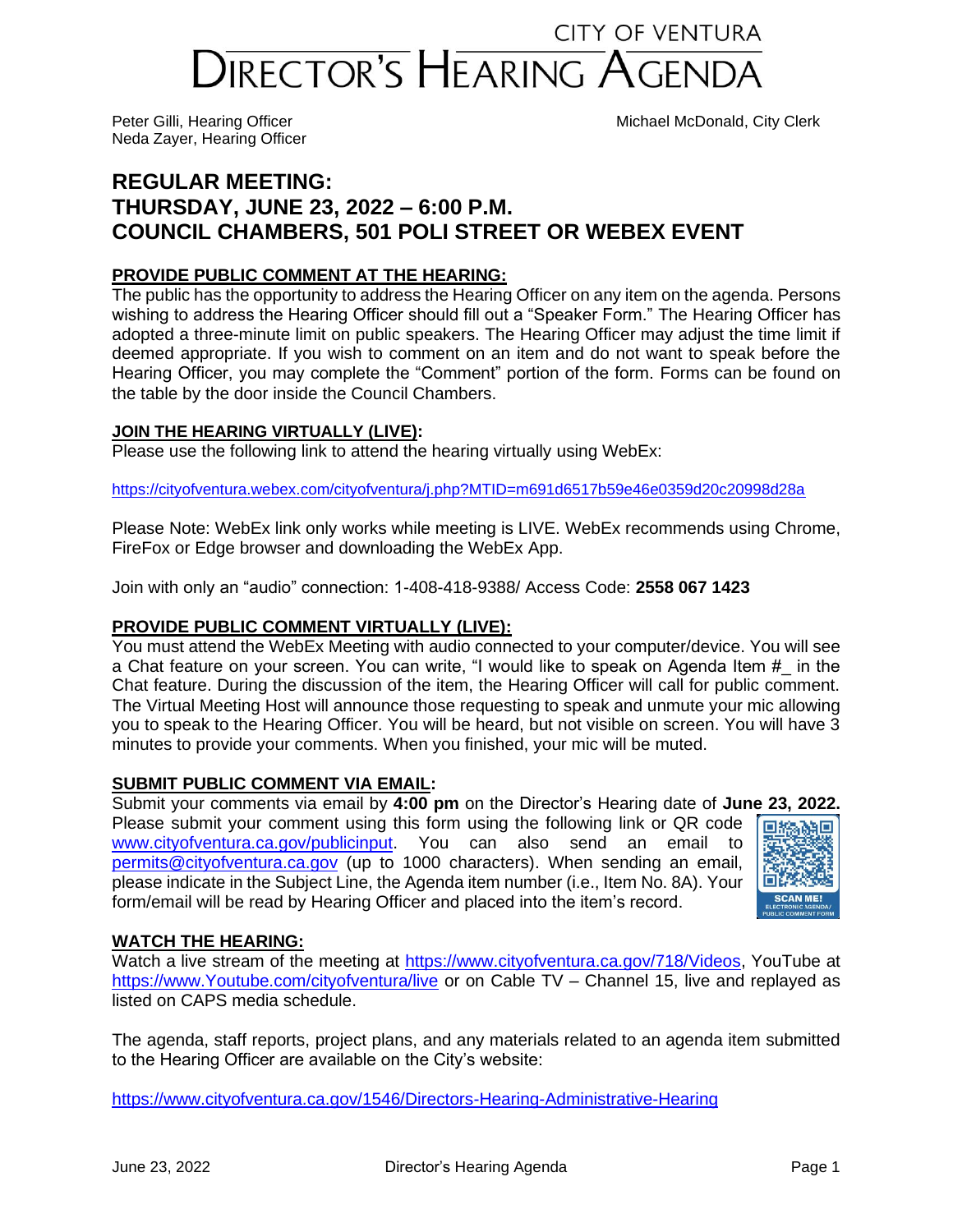**PUBLIC COMMUNICATIONS** – Public Communications is the time set-aside during the hearing for members of the public to address the Hearing Officer on planning related business other than scheduled agenda items.

# **CONSENT ITEM**

**1. Approval of the Director's Hearing May 26, 2022 Meeting Minutes**.

**Recommendation:** Approve, as presented. **Materials:** [minutes](https://www.cityofventura.ca.gov/DocumentCenter/View/31945/05-26-22-DH-Meeting-Minutes-Draft)

# **FORMAL ITEMS**

#### **2. PROJ-15467 – GLOVIS AMERICA CAR STORAGE USE PERMIT LOCATED AT 3355 VENTURA RD.**

Request for a Use Permit for temporary vehicle storage on an approximately 21 acre portion of a 49.3-acre site in the Commercial Planned Development Olivas Park Specific Plan (CPD-OPSP), Mixed-Use Olivas Park Specific Plan (MXD-OPSP), and Open Space (OS) zoning district within the Olivas Park Specific Plan.

**Recommendation:** Approve the Use Permit, as conditioned.

#### **California Environmental Quality Act**

The project is categorically Exempt from the California Environmental Quality Act (CEQA) Guidelines Section 15061 (b)(3)(Common Sense Exemption).

**Case Planner:** Erica Hong, Associate Planner **Applicant:** Adriana Alcala, Glovis America, Inc

**Materials:** [staff report,](https://www.cityofventura.ca.gov/DocumentCenter/View/31989/PROJ-15467_Glovis-America-Car-Storage_Staff-Report) [resolution,](https://www.cityofventura.ca.gov/DocumentCenter/View/31988/PROJ-15467_-Glovis-America-Car-Storage_Resolution) [project plans,](https://www.cityofventura.ca.gov/DocumentCenter/View/31990/PROJ-15467) public comment

#### **3. PROJ-15459 – AGAVE COCKTAILS ALCOHOL USE PERMIT LOCATED AT 79 S OAK ST.**

Request for an Alcohol Use Permit for a Type 47 Alcohol License (on-sale general - eating place) at a proposed restaurant (Agave Cocktails) on a 0.32-acre site in the Urban Core (T6.1) zoning district within the Downtown Specific Plan.

**Recommendation:** Approve the Alcohol Use Permit, as conditioned.

#### **California Environmental Quality Act**

The project is categorically Exempt from the California Environmental Quality Act (CEQA) Guidelines Section 15301(Class 1, existing facilities).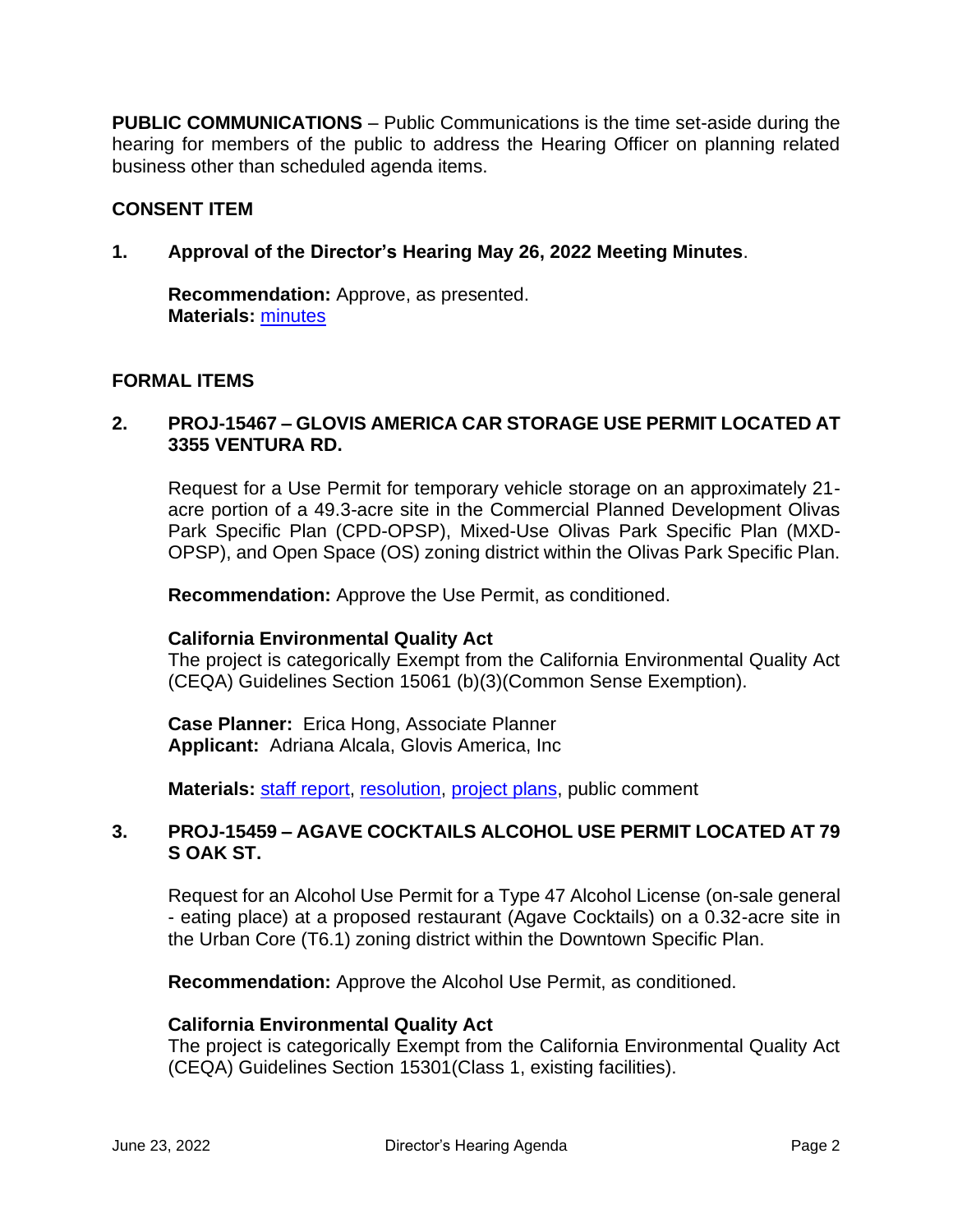**Case Planner:** Sheveta Sharma, Contract Planner **Applicant:** Matthew Olufs

**Materials:** [staff report,](https://www.cityofventura.ca.gov/DocumentCenter/View/32005/PROJ-15459-Agave-Cocktails-AUP_Staff-Report) [resolution,](https://www.cityofventura.ca.gov/DocumentCenter/View/32007/PROJ-15459-Agave-Cocktails-AUP-Resolution) [project plans,](https://www.cityofventura.ca.gov/DocumentCenter/View/32006/PROJ-15459-Exhibit-A---Plans) [public comment](https://www.cityofventura.ca.gov/DocumentCenter/View/32025/PROJ-15459-PC-EXT--Opposing-Agave-Cocktails)

# **4. PROJ-15465 – ASIATIQUE ALCOHOL USE PERMIT LOCATED AT 546 E MAIN ST.**

Request for an Alcohol Use Permit for a Type 41 Alcohol License (on-sale beer and wine - eating place) at an existing 3,200 square-foot restaurant (Asiatique) on a 0.1-acre site in the Urban Core (T6.1) zoning district within the Downtown Specific Plan.

**Recommendation:** Approve the Alcohol Use Permit, as conditioned.

#### **California Environmental Quality Act**

The project is categorically Exempt from the California Environmental Quality Act (CEQA) Guidelines Section 15301 (Class 1, Existing Facilities)

**Case Planner:** Sheveta Sharma, Contract Planner  **Applicant:** Wattanarat Srisuthiwattana

**Materials:** [staff report,](https://www.cityofventura.ca.gov/DocumentCenter/View/32012/PROJ-15465_Asiatique_Staff-Report) [resolution,](https://www.cityofventura.ca.gov/DocumentCenter/View/32011/PROJ-15465-Resolution) [project plans,](https://www.cityofventura.ca.gov/DocumentCenter/View/32013/PROJ-15465-PLANS) public comment

#### **5. PROJ-15463 – PHO GYU ALCOHOL USE PERMIT LOCATED AT 4960 TELEPHONE RD.**

Request for an Alcohol Use Permit for a Type 41 Alcohol License (on-sale beer and wine - eating place) at an existing 2,600 square-foot restaurant (Pho Gyu) on a portion of a 1.1-acre site in the Commercial Planned Development (CPD) zone and with a land use designation of Commerce.

**Recommendation:** Approve the Alcohol Use Permit, as conditioned.

#### **California Environmental Quality Act**

The project is categorically Exempt from the California Environmental Quality Act (CEQA) Guidelines Section 15301 (Class 1, Existing Facilities)

**Case Planner:** Sheveta Sharma, Contract Planner  **Applicant:** Samie Kim

**Materials:** [staff report,](https://www.cityofventura.ca.gov/DocumentCenter/View/32010/PROJ-15463_Staff-Report) [resolution,](https://www.cityofventura.ca.gov/DocumentCenter/View/32009/PROJ-15463-Pho-Gyu-Resolution) [project plans,](https://www.cityofventura.ca.gov/DocumentCenter/View/32008/PROJ-15463-Exhibit-A---Plans) public comment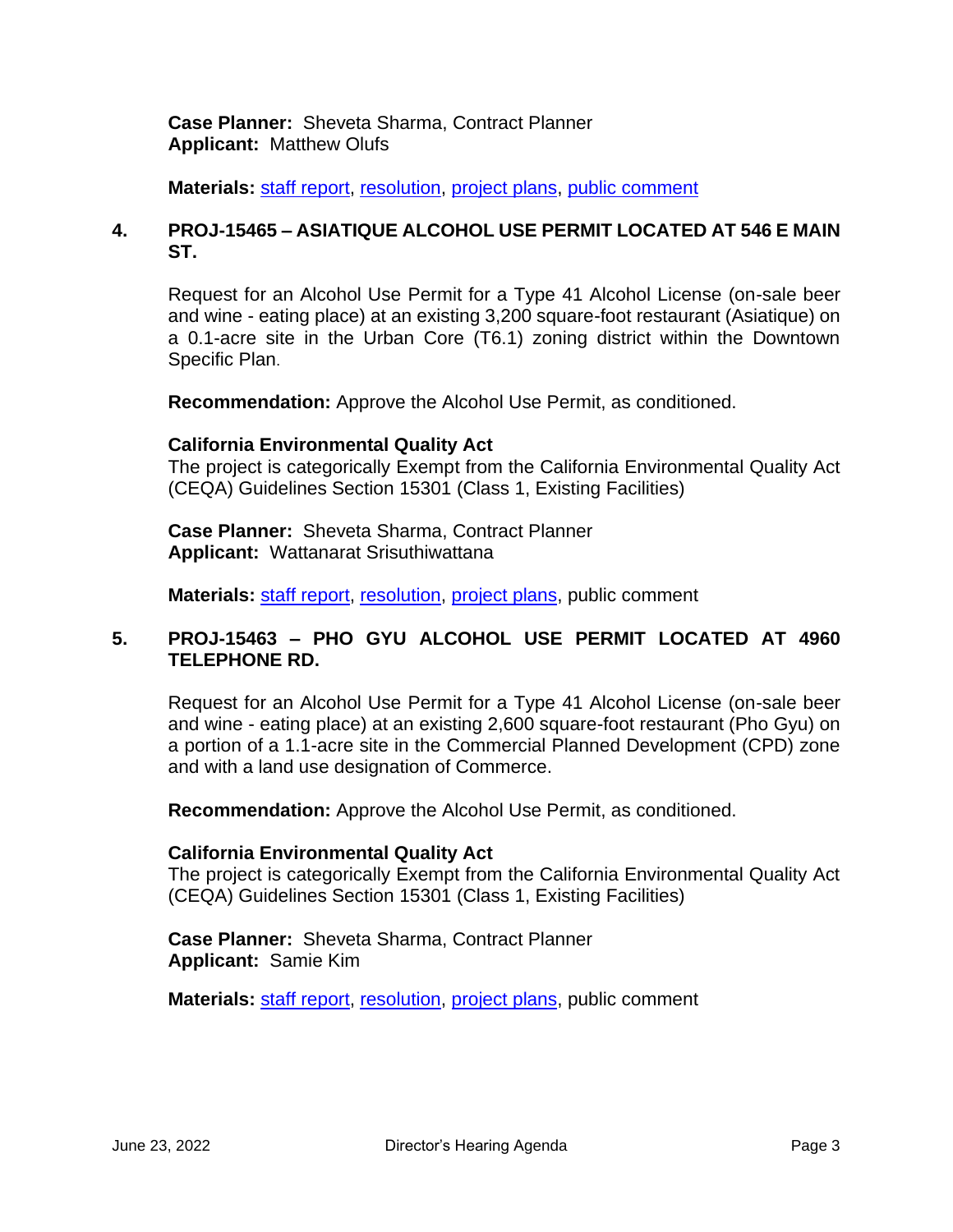# **6. PROJ-15427 – HARBOR SIDEWALK ADMININSTRATIVE COASTAL DEVELOPMENT PERMIT LOCATED IN THE PUBLIC RIGHT OF WAY.**

Request for an Administrative Coastal Development Permit for the construction of a new public sidewalk on the north side of Harbor Boulevard between Sanjon Road and Vista Del Mar Drive in the public right-of-way

**Recommendation:** Approve the Administrative Coastal Development Use Permit, as conditioned.

#### **California Environmental Quality Act**

The project is categorically Exempt from the California Environmental Quality Act (CEQA) Guidelines Section 15303 (Class 3, New Construction)

**Case Planner:** Jared Rosengren, Senior Planner  **Applicant:** City of Ventura

**Materials:** [staff report,](https://www.cityofventura.ca.gov/DocumentCenter/View/31982/PROJ-15427_Harbor-Sidewalk-ACDP_Staff-Report) [resolution,](https://www.cityofventura.ca.gov/DocumentCenter/View/31985/PROJ-15427_Harbor-Blvd-Sidewalk_reso) [project plans,](https://www.cityofventura.ca.gov/DocumentCenter/View/31984/PROJ-15427Exhibit-A---signed-plans_v1) [public comment,](https://www.cityofventura.ca.gov/DocumentCenter/View/32022/PROJ-15427-PC-Oppose-Sidewalk-6_9_22) [public comment2](https://www.cityofventura.ca.gov/DocumentCenter/View/32051/062322-DH-Supplimental-Packet---Agenda-Item-6) [public comment3](https://www.cityofventura.ca.gov/DocumentCenter/View/32064/062322-DH-Supplimental-Packet-2---Agenda-Item-6)

# **7. PROJ-15473 – BLACK BEAR DINER ALCOHOL USE PERMIT LOCATED AT 2401 HARBOR BLVD.**

Request for an Alcohol Use Permit for a Type 41 License (on-sale beer & wine – eating place) for alcohol sales at an existing restaurant on a portion of a 7.4-acre site in the Limited Commercial (C-1) zoning district with a land use designation of Planned Commercial, within the Coastal Zone.

**Recommendation:** Approve the Alcohol Use Permit, as conditioned.

#### **California Environmental Quality Act**

The project is categorically Exempt from the California Environmental Quality Act (CEQA) Guidelines Section 15301 (Class 1, Existing Facilities)

**Case Planner:** Tyler Walter, Associate Planner  **Applicant:** Elite Diners, LLC

**Materials: [staff report,](https://www.cityofventura.ca.gov/DocumentCenter/View/31996/PROJ-15473_BlackBearDiner_Staff-Report) [resolution,](https://www.cityofventura.ca.gov/DocumentCenter/View/31995/PROJ-15473_2401-Harbor-Blvd_Resolution) [project plans,](https://www.cityofventura.ca.gov/DocumentCenter/View/32000/PROJ-15473-PLAN) public comment** 

#### **8. PROJ-15468 – COASTAL STORAGE VARIANCE AND MINOR CHANGE LOCATED AT 4451 MARKET ST.**

Request for a Variance and Minor Change for an 8-foot tall metal fence on a 39,603 square-foot site in the Manufacturing Planned Development (MPD) zone with a land use designation of Industry.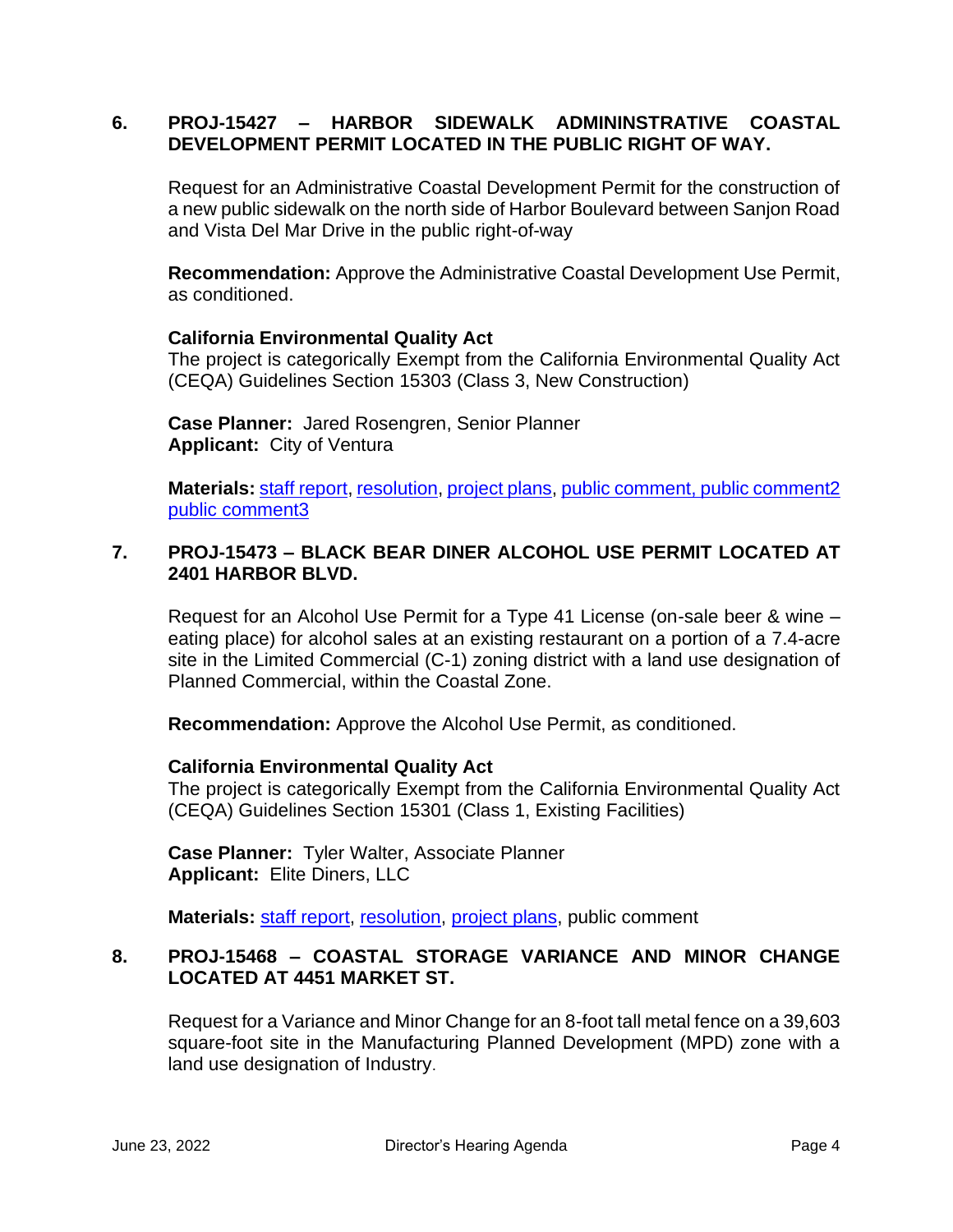**Recommendation:** Approve the Variance and Minor Change Permit, as conditioned.

#### **California Environmental Quality Act**

The project is categorically Exempt from the California Environmental Quality Act (CEQA) Guidelines Section 15332 (In-Fill Development)

**Case Planner:** Gene Burse, Senior Planner  **Applicant:** Coastal Storage Partners, LLC (Chris Itule)

**Materials: [staff report,](https://www.cityofventura.ca.gov/DocumentCenter/View/31992/PROJ-15468_Coastal-Storage-Variance-and-MC_sr) [resolution,](https://www.cityofventura.ca.gov/DocumentCenter/View/31991/PROJ-15468_Coastal-Storage-Variance-and-MC_reso) [project plans,](https://www.cityofventura.ca.gov/DocumentCenter/View/32021/PROJ-15468-Exhibit-A--Project-Plans) public comment** 

#### **9. PROJ-15438 – CHURCH OF SCIENTOLOGY SIGN VARIANCE LOCATED AT 2151 ALESSANDRO DR.**

Request for a Sign Variance to increase the allowable signage area for a wall mounted sign on an existing building on a 3.4 acre site in the Professional Office (PO) zone with a land use designation of Planned Commercial.

**Recommendation:** Continue to July 28, 2022, Director's Hearing.

#### **California Environmental Quality Act**

The project is categorically Exempt from the California Environmental Quality Act (CEQA) Guidelines Section 15311 (Accessory Structures)

**Case Planner:** Gene Burse, Senior Planner  **Applicant:** Church of Scientology of Ventura (Debbie Cregan)

**Materials:** [staff report](https://www.cityofventura.ca.gov/DocumentCenter/View/31987/PROJ-15438-Continuance-Memo-6-23-22)

#### **10. PROJ-15157 – BURNS RESIDENCE VARIANCE LOCATED AT 304 N BRENT ST.**

Request for a Variance to exceed the maximum lot coverage and encroach into the front yard setback on a 5,643 square foot site in the Single-Family Residential (R-1-7) zoning district with a land use designation of Neighborhood Low.

**Recommendation:** Deny Variance Request.

#### **California Environmental Quality Act**

The California Environmental Quality Act (CEQA) does not apply to proposed projects which are disapproved pursuant to Section 15270 of the CEQA Guidelines.

**Case Planner:** Falak Fatima Zaidi, Associate Planner  **Applicant:** Robert Burns